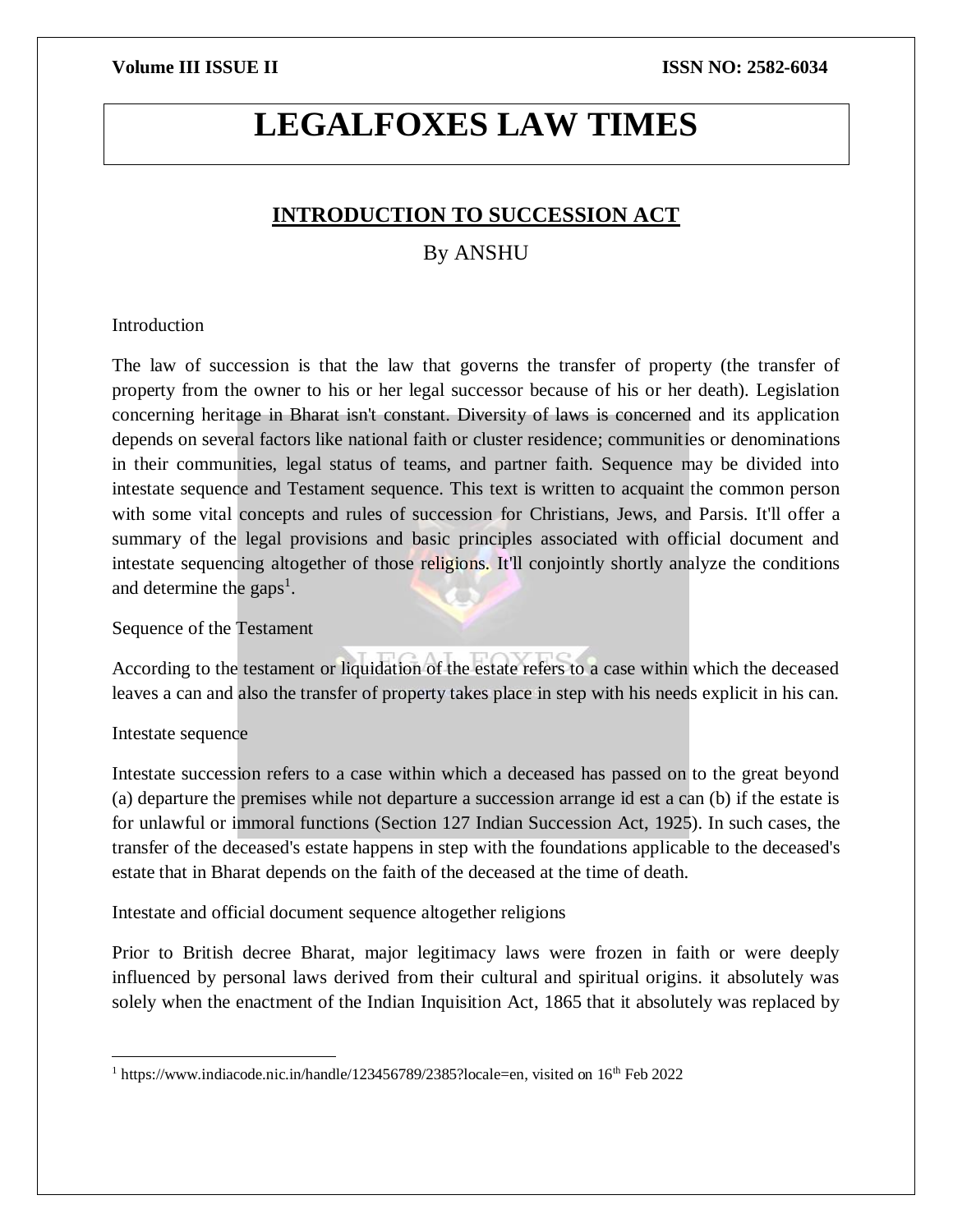the Indian Inquisition Act, 1925 once several societies (Christians, Jews, and Parsis) in Bharat began to be ruled by consolidated laws.

For Hindus, Jains, Buddhists, and Sikhs

In the intestate sequence, the transfer of property takes place in accordance with the procedure taken off in Chapter III of the Hindu Succession Act, 1956. In terms of the contract procedure, the provisions of half VI of the Indian Succession Act, 1925 apply.

To Christians and Jews

In accordance with the intestate, the provisions of Sections thirty one to forty nine of the Indian Succession Act, 1925 apply. With relevance the official document standing, the provisions of half VI of the Indian Succession Act, 1925 apply.

For Paris

In accordance with the intestate, the provisions of Sections fifty to fifty six of the Indian Succession Act, 1925 apply. With relevance the official document standing, the provisions of half VI of the Indian Succession Act, 1925 apply.

Islamic

The Muslim Personal Law (Shariat) Application Act, 1937 applies to state law. However, in accordance with the agreement law states that a can solely apply to 1/3 of the deceased's estate if it's not been granted legal approval by all the deceased's heirs.

For marriages registered below the provisions of the Special wedding Act, 1954

The kin group law of a better half registered below this Act is ruled by the Indian Succession Act, 1925 unless each square measure Hindus<sup>2</sup>.

Important ideas of contract sequence

The Indian Succession Act, 1925 applies equally to apply of the Testament altogether religions (Hindus, Sikhs, Jains, Buddhists, Christians, Jews, and Parsis), except Muslims. Therefore, the foundations about the formulation of wills, legitimacy of wills, legitimacy of wills, powers and restrictions, the stages of cancellation and renewal of can, and lots of alternative vital ideas square measure taken off well partly VI below Sections fifty seven to 391 of the Indian Act, 1925 a number of the foremost vital ideas of the will square measure listed below.

1. People cannot do the need

 $\overline{\phantom{a}}$ 

<sup>2</sup> https://districts.ecourts.gov.in/sites/default/files/CHRISTIANITY%20ARTICLE-%20Manthani\_0.pdf, visited on 16th Feb 2022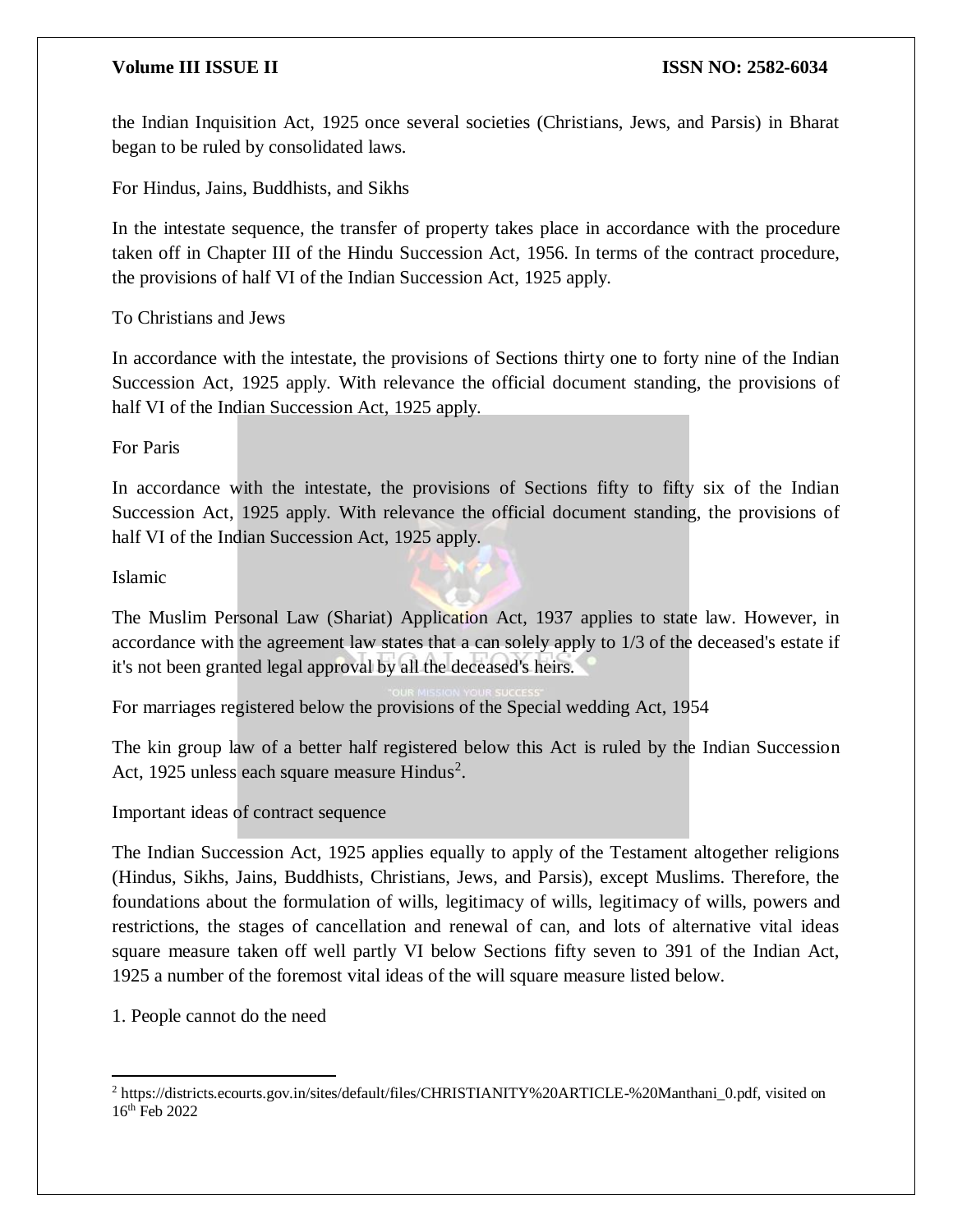Section fifty nine of the Indian Succession Act, 1925 states that an individual UN agency is of sound mind and not a baby might transfer his or her property by can. A blind, deaf or mute person or a married person cannot create a can if they grasp the implications. Therefore, people that will solely do the need, square measure unsound or who square measure in an exceedingly dangerous mood because of drunkenness, illness, etc.

2. Guardian of the Testament

Section sixty of the Indian Succession Act, 1925 states that a guardian or guardian is also appointed by the daddy by his minor kid.

3. Withdrawal of estate by wedding of the fiduciary

Section sixty nine of the Indian Succession Act, 1925 states that each one sorts of wills preceded by somebody's wedding square measure dissolved by the contractor's wedding.

4. Inheritance book

'Estate' means that a duplicate of a can approved by a court that has for the administration of the property of the owner of the estate. within the event that Parsi dies when the commencement of the Act, the need is obligatory, if the need is formed or the immobile property to be transferred below the need is non-heritable below the ability of 3 presidents; city, Madras, and Bombay. On the opposite hand, a Christian doesn't, ought to get a Probate of his own discretion. The need alone would answer.

5. Special and unofficial wills

 $\overline{a}$ 

LEGAL FOXES<sup>.</sup>

Any contractor (other than a soldier, sailor, or pilot) might create an unlawful can by playacting sure essential provisions of Article sixty three of the Indian Succession Act, 1925, namely: Every can should be signed by the fiduciary or his or her mark hooked up to the need, or the fiduciary might realize that it's been signed by some other person in his or her presence and at his or her direction<sup>3</sup>. The signature of the person or marker, or the signature of the person linguistic communication it, can seem intentionally. A can should be signed / certified by a minimum of 2 witnesses, every of UN agency has seen and signed his or her can or who has seen the opposite person sign the need. All witnesses can sign the need within the presence of the contractor. However, the presence of all witnesses at constant time isn't obligatory. Also, no specific proof format is needed. On the opposite hand, a lucky can is formed by a soldier UN agency participates in an exceedingly battle or campaign, or, a pilot, or a sailor stumped. These wills were created below Section sixty six of the Indian Succession Act, 1925, that was out there either

<sup>&</sup>lt;sup>3</sup> https://indiankanoon.org/doc/169530510/, visited on 17<sup>th</sup> Feb 2022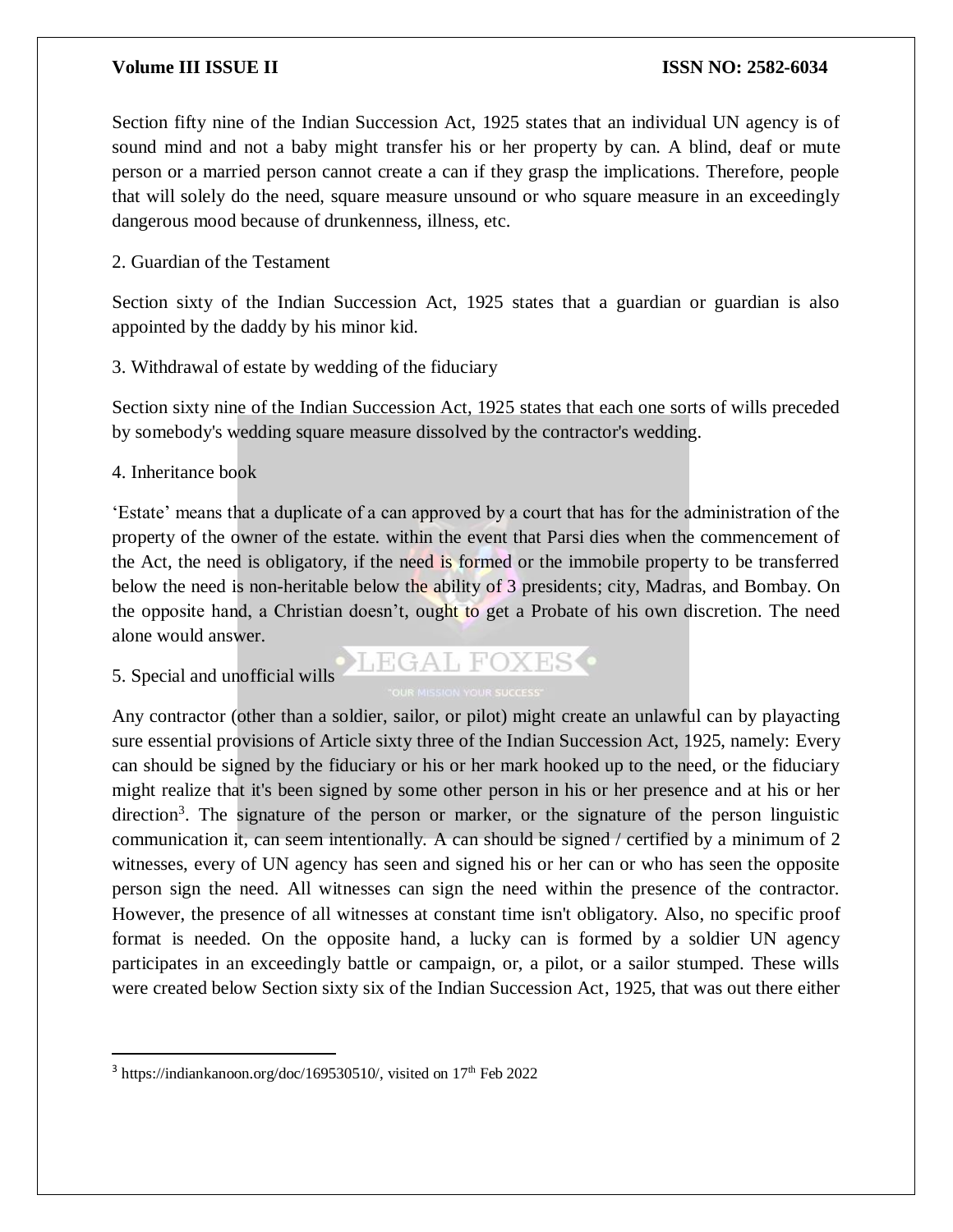by word of mouth or in writing. The need should be written by the contractor himself. Though the fiduciary must sign a can, it ought to be certified.

6. Distribution of property to spiritual or charitable organizations

Section 118 of the Succession Act, 1925 (applies to Christians and not Parsis) states that an individual with a kinswoman or kinsman or an in depth relative might give his or her property to a spiritual or charitable entity as long as he or she meets 2 conditions: Such a can was created a minimum of twelve months before his death. The can is filed at intervals six months of its use in an exceedingly secure space of living will, provided by law. However, within the case of John Vallamattom v. Union of Bharat, (2003) half dozen SCC 611, The Supreme Court declared Article 118 to be unlawful and unconstitutional because it discriminates and violates Articles fourteen, 15, 25, and twenty six of the Constitution. As a result, Christians and Parsis will give their property to a charitable organization while not fulfilling the higher than necessities.

Intestate Succession below Indian Succession Act, 1925 for Christians and Jews

Prior to the enactment of the Indian Succession Act, 1865 that was later replaced by the Indian Succession Act, 1925, the Jews were historically ruled in matters of inheritance and succession. They were ruled by the 'Pentateuch' (Jewish spiritual text) and reconciliation committees fashioned by the Jews in their individual settlements<sup>4</sup>. Similarly, Christians living in mofussil areas (rural areas) were ruled by their own customary law whereas those living within the region were ruled by British law. The rules of succession among Christians were enacted below the Indian Succession Act, 1925. The poultry Christian Succession Act, 1921 and also the Travancore Christian Succession Act, 1916 were repealed and currently Christians square measure following inheritance provisions below the Indian Succession Act, 1925.

The Portuguese Civil Court 1867 dominated the Christians in state Province and also the territories of Daman and Diu, whereas the ruling laws of the Christians of Pondicherry were the French Civil Court of 1804, Customary Hindu Law, or Indian Succession Act. On the opposite hand, ancient processes conjointly influence the principles of succession. The customary law of inheritance governs the heritage of Protestant and Tamil Christians (who sleep in some talukas) to the current day. Additionally, the Meghalaya Garos still adheres to its normal direct heritage system and to not the provisions of the Succession Act.

Who is that the 'Indian Christian'?

 $\overline{a}$ 

Section a pair of (d) of the Indian Succession Act defines AN 'Indian Christian' as an individual of Indian descent UN agency claims to be of pure Asian descent and UN agency practices any sort of Christianity.

<sup>&</sup>lt;sup>4</sup> https://www.lawgurus.in/succession-laws-of-parsis-and-christians, visited on 17<sup>th</sup> Feb 2022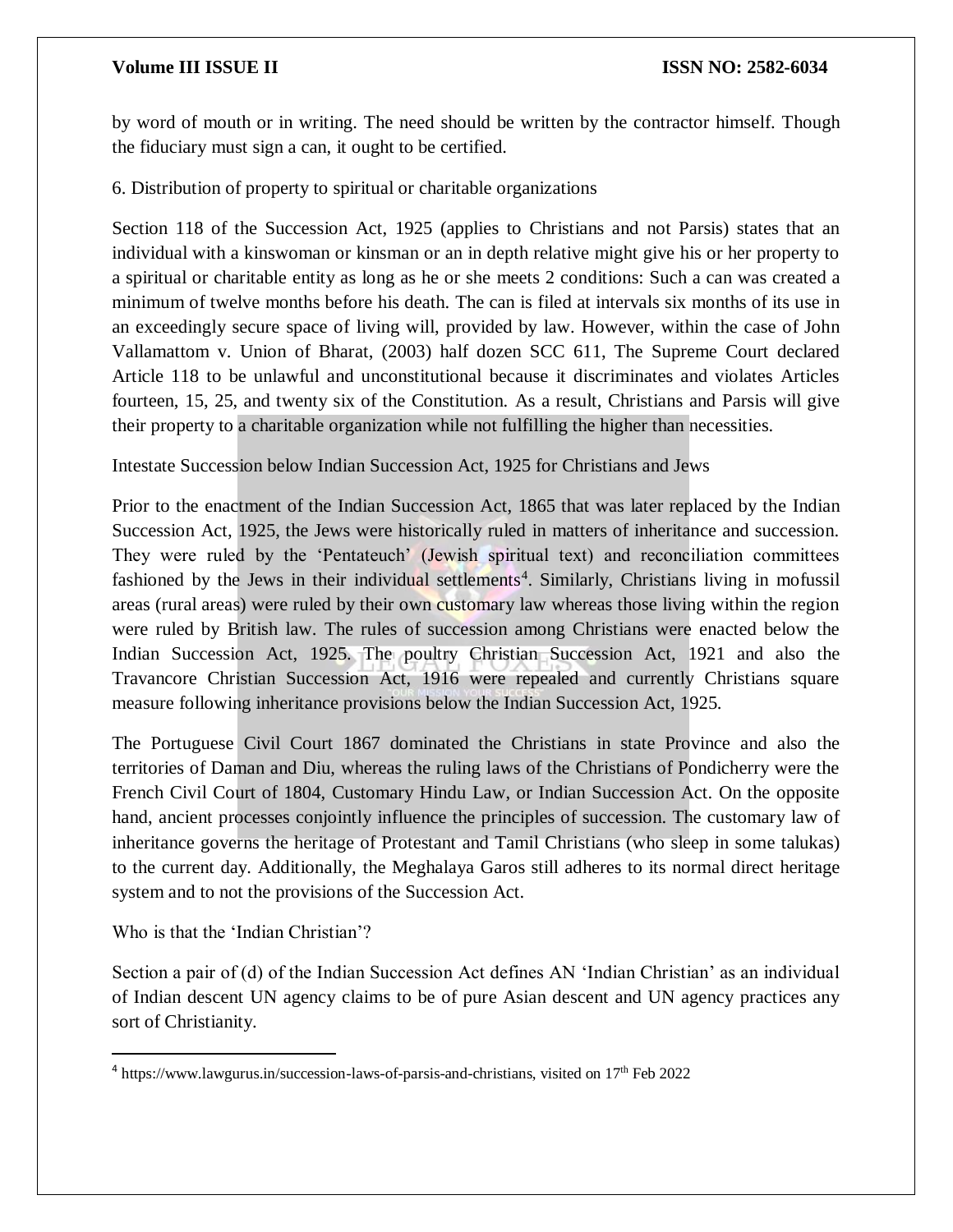The definition of 'Indian Christian' was processed within the case of patriarch v. patriarch once the Tamil liquor dealer died while not a can and also the judges had to come to a decision whether or not his English-Indian brother or spouse would inherit the deceased's property. The case emphasized that the Hindu reborn to Christianity would not be ruled by the Hindu laws of Hinduism which any force in Hindu lawlessness would be vainly. However, he was given the chance to create his own option to enable the previous law to use to him, despite spiritual reform.

In the case of a written record order for Christians and Jews, wherever there's a can issued by the deceased, the final provisions below Sections fifty seven to 391 of the Succession Act of Bharat, 1925 apply. However, the intestate sequence of Christians and Jews is ruled by the provisions taken off in Chapter II, half V below Sections thirty one to forty nine of the Indian Succession Act, 1925.

The Act acknowledges 3 sorts of beneficiaries:

Spouse (widow / widow)

 $\overline{\phantom{a}}$ 

Lineal Descendants (Section twenty five of the Act defines lineage as interest born out of marital status, by direct line eg. youngsters, grandchildren)

Reproduction or intercourse (Section twenty four of the Act defines a relative as a blood relationship by legal wedding, in an exceedingly simple manner<sup>5</sup>.) The type of intestate may be divided into 3 classes such as; a) interest- youngsters, grandchildren; b) ascending - father, mother, grandfather, grandmother; c) security- first of all includes brothers and sisters and their descendants and second, his uncles, his cousins and alternative heterosexuals, UN agency don't seem to be descendants of the deceased.

Note: The deceased's husband or spouse isn't his relative.

A. Basic principles concerning intestate sequence between Christians and Jews. There are no distinctions between father and mother relationship. If the father-mother relationship is equally associated with the intestate, they're entitled to associate degree equitable share of property.

There is no distinction between the connection of blood / extraction / womb.

The deceased kid is taken into account the legal heir, as long as he was born alive and was in his mother's uterus at the time of the suspect's death. There is no respect for youngsters born out of union. It acknowledges adoption and also the kid's natural rights area unit granted to the adopted child. No respect is given to polygamous marriages. The succession of Christians and Jews will be worn out 2 ways in which 'Individual': every heir of identical level of relationships is given

<sup>5</sup> https://nios.ac.in/media/documents/SrSec338New/338\_Introduction\_To\_Law\_Eng/338\_Introduction\_To\_Law\_Eng  $L4.$ pdf, visited on  $17<sup>th</sup>$  Feb 2022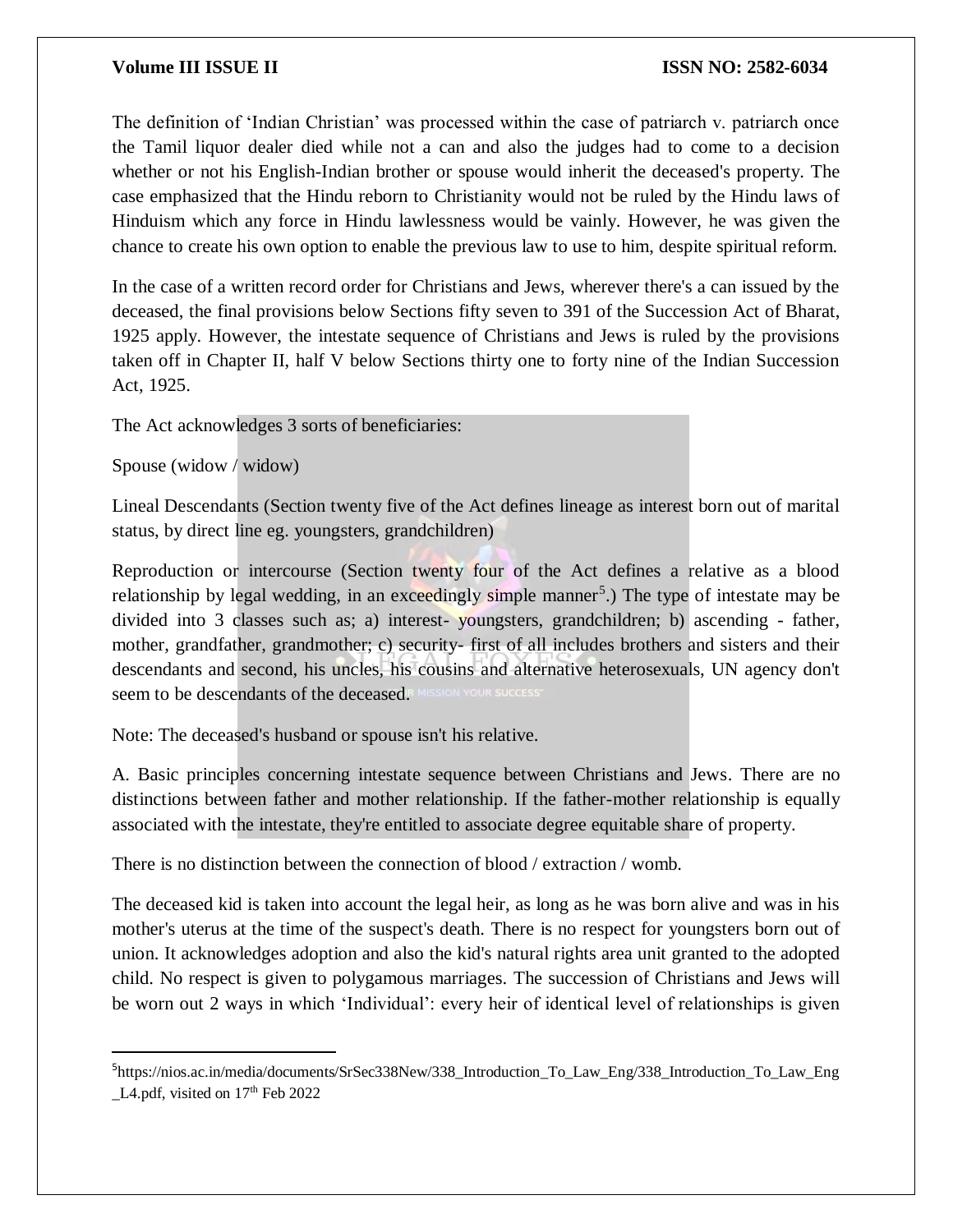$\overline{a}$ 

one share per share. 'Per stirpes': once degrees of relationship area unit totally different, classification is completed by branches<sup>6</sup>.

B. Principles of intestate Succession in Christianity and someone

Section thirty two of the Indian Succession Act, 1925 states that intestate property are going to be passed on to a widow / relative or relatives (line interest, securities, and ascendants) of the intestate as follows. The rights of youngsters and alternative consecutive generations, Section thirty six of the Act stipulates that the foundations for the distribution of property of a individual (which are going to be two / third, when deducting 1/3 share of the living widow and one total if the intestate doesn't leave the widow) between her offspring area unit taken off in Section thirty seven to forty. Sequence rules wherever there's no line interest, Section forty one of the Act stipulates that the foundations for the distribution of property of a individual (which are going to be 1/2 when deducting one / two a part of the living widow and one whole if the insolvent doesn't leave the widow) once the deceased dies. While not deed any lineage however solely relatives enclosed in Sections forty two to forty eight.

Intestate succession beneath Indian Succession Act, 1925 of Parsis

In matters of succession, Parsis followed varied customary laws till laws were enacted in English times in 1865. Like these traditions, the Parsee Panchayats (also referred to as the Parsee Anjuman) got the facility to rule on matters with reference to succession, world disputes, matrimonial discord and domestic conflict. The formations of the councils are going to be associate degree authoritative folks from the Persian community. The term 'Parsi' isn't outlined within the Indian social control Act, 1925. However, it absolutely was control by the Bombay Supreme Court that the consecutive laws enshrined within the 'Parsi' Act wouldn't solely defend Parsee Zoroastrians however conjointly Iranian Zoroastrians. After the enactment of the Indian Succession Act, 1925 Parsee was created to be ruled by this combined law. There's a separate Parsee sequence system compiled beneath Sections fifty to fifty six of the Parsee intestate Act.

In the case of a Parsee agreement, during which case a can is issued by the deceased, the final provisions beneath Sections fifty seven to 391 of the Indian Succession Act, 1925 apply<sup>7</sup>.

A. Basic principles concerning internal organ sequence between Parsis (Section 50)

<sup>6</sup> https://nios.ac.in/media/documents/SrSec338New/338\_Introduction\_To\_Law\_Eng/338\_Introduction\_To\_Law\_Eng L4.pdf, visited on  $17<sup>th</sup>$  Feb 2022

<sup>7</sup> https://www.willjini.com/assets/img/Distribution%20of%20properties%20of%20Parsi%20person%20as%20per%2 0succession%20laws.pdf, visited on 17<sup>th</sup> Feb 2022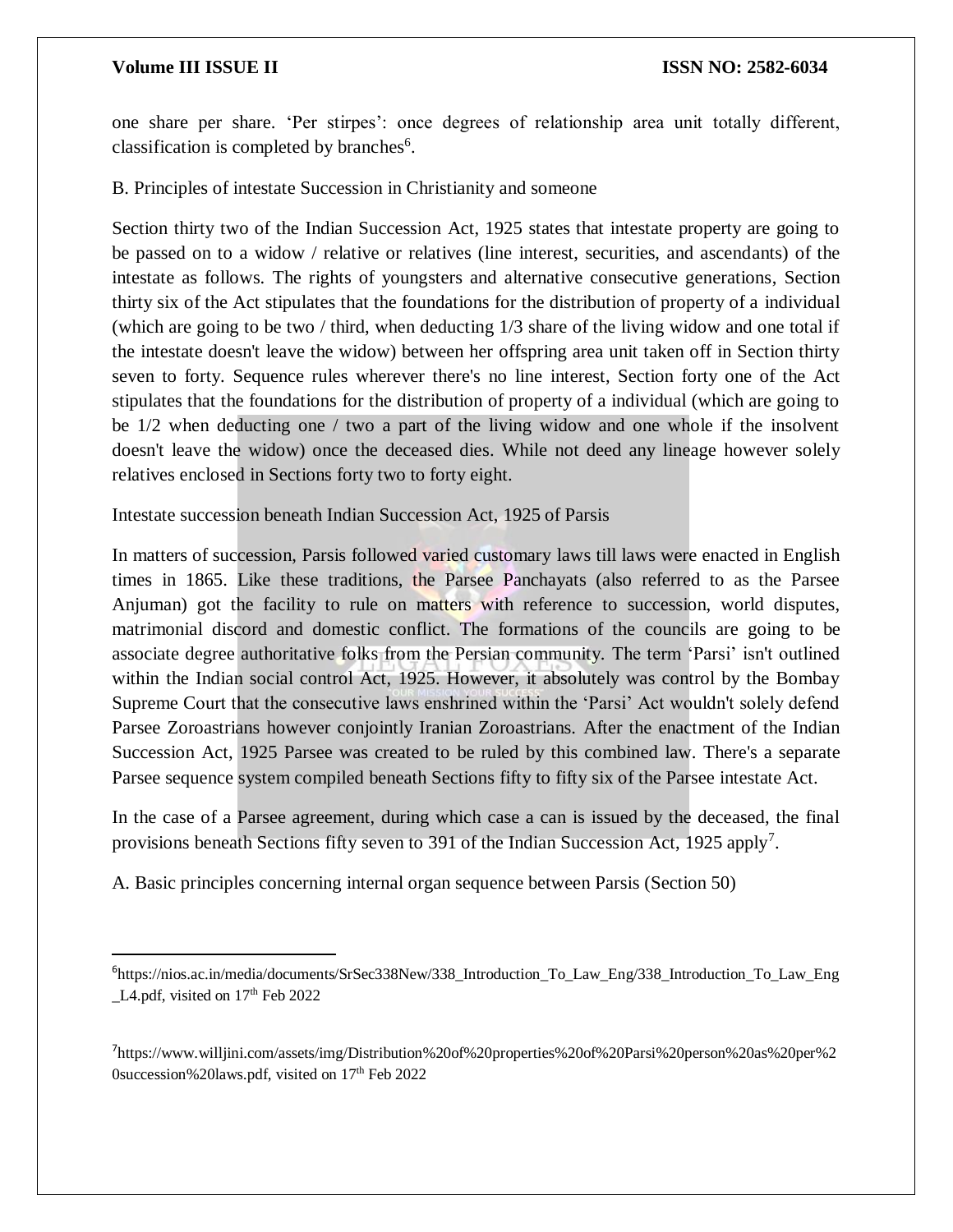### **Volume III ISSUE II ISSUE II ISSN NO:** 2582-6034

A neonate is taken into account the legal heir within the same approach as those born throughout gestation, as long because it is born alive and is within the mother's uterus once the widowed person dies. The lineage of the heir World Health Organization dies throughout the period of the deceased, while not deed the widow or her youngsters, are going to be utterly unheeded once the distribution of the estate of the individual is formed when his death<sup>8</sup>. If a widow of any family tree gets married throughout the lifetime of the betrothed, then she's going to not be entitled to any a part of the intestate property when her death and can be thought-about non-existent.

B. Rules of intestate Order in Parsis

Section fifty one of the Indian Succession Act, 1925 includes rules for the division of foreign property between widows, widowers, youngsters and oldsters. Section fifty two of the Act has been repealed. Section fifty three sets out the foundations for the division of the share of a deceased kid deed lineage interest. Section fifty four specifies the foundation during which the intestate doesn't leave lineage however leaves a widow or widowman or widow or widowman of any line interest. Section fifty five sets out the foundations for the division of property during which Parsee dies widowed, has no lineage, and isn't a widow of any kind, Section fifty six sets out the foundations for the division of property during which no relative has the authority to succeed beneath the opposite provisions of Chapter three of half V, during which Parsee died unlawfully.

An analysis of the laws of Christianity, Judaism and Parsis

The written record order shared by Christians, Jews, and Parsis is:

There is no distinction between father and mother relationship. If the father-mother relationship is equally associated with the intestate, they're entitled to associate degree equitable share of property. There is no distinction between the connection of blood / extraction / womb. The deceased kid is taken into account the legal heir, as long as he was born alive and was in his mother's uterus at the time of the suspect's death<sup>9</sup>. There is no respect for youngsters born out of union. It acknowledges adoption and also the kid's natural rights area unit granted to the adopted child. No respect is given to polygamous marriages. Daughters and sons relish equal rights in death from their folks. There is no distinction between inheritance, inheritance, and ancestral property. All intestinal-controlled property is taken into account to possess been non-inheritable. This offers an entire right to the one that doesn't have an area to lose property at his or her own discretion throughout his or her period.

Important Analysis of the Principles of Christian Succession and Parsee

 $\overline{\phantom{a}}$ 

<sup>&</sup>lt;sup>8</sup> https://www.lawgurus.in/succession-laws-of-parsis-and-christians, visited on 17<sup>th</sup> Feb 2022

<sup>&</sup>lt;sup>9</sup> https://indiankanoon.org/doc/169530510/, visited on 17<sup>th</sup> Feb 2022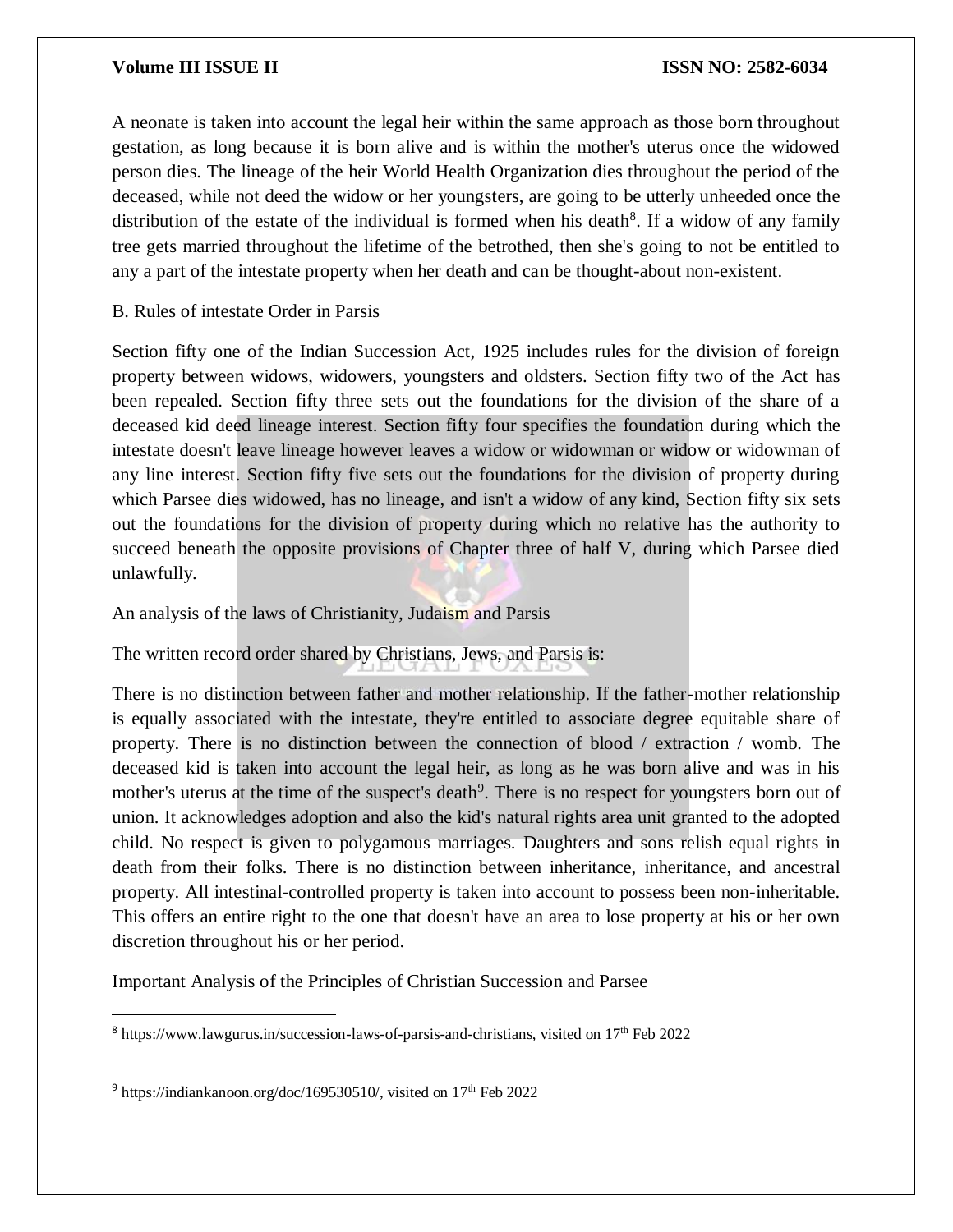1. Sections 42-46 of the Indian Succession Act, 1925: the incorrect and wrong of Christian or someone mothers. The intestate mother isn't entitled to inheritance and also the intestate father (Section forty two of the Indian Succession Act, 1925). albeit the daddy of the suspect remains alive, the mother receives associate degree equal share of the accused brothers and sisters, instead of the share that her husband (the disobedient father) ought to have received if he were still alive (Section forty three Indian Succession Act, 1925). Injustice extends to Sections forty four and forty five. Within the event of the death of the daddy of the case, with no brother, sister, kinswoman or kinsman alive, the property goes to the mother beneath Section forty  $\sin^{10}$ . These principles appear obscure and extremely discriminatory against the mother of the deceased. On the opposite hand, consistent with the provisions of Section fifty three of the Indian Succession Act that governs the foundations of Parsee sequence, the living parent or each folks of the intestate receive a share up to 0.5 the share of every kid. Therefore, this arrangement appears to try and do justice to the mother of Parsee intestate<sup>11</sup>. This leads North American nation to the conclusion that the provisions taken off in Sections 42-46 of the Indian Succession Act, 1925 have to be compelled to be amended to confirm that the law is truthful and simply to Christian girls and doesn't offer men the next standing within the inheritance of property the deceased. This issue has been raised by several Christian organizations. Several of the submissions, that highlight this unfair and unfair treatment, are self-addressed to Government and also the Department of Justice and Justice at varied times over the past few years. The choice of the Department of Justice and Justice is unfinished and unfinished<sup>12</sup>.

2. The son and in-law (i.e. the bride or groom) isn't the legal heir.

If the sons or daughters of a Christian or a someone area unit dead, then their lineage is entitled to inherit, the mate of the deceased son and female offspring having no share. this will be seen in Section thirty eight of the Indian Inquisition Act, 1925 that governs the succession of Christian and someone laws. Although Section fifty three of the Indian Succession Act, 1925 regulates the foundations of Parsis, if the deceased kid of Parsee intestate could be a son, his widow and youngsters shall take his share. However, if the deceased kid could be a female offspring, his shares are going to be to his youngsters, not his mate.

### Conclusion

 $\overline{a}$ 

<sup>12</sup>https://nios.ac.in/media/documents/SrSec338New/338\_Introduction\_To\_Law\_Eng/338\_Introduction\_To\_Law\_En g\_L4.pdf, visited on 17th Feb 2022

<sup>&</sup>lt;sup>10</sup> https://www.lexology.com/library/detail.aspx?g=5ab32720-9c9a-427f-acea-d3b5cbfb93f2, visited on  $17<sup>th</sup>$  Feb 2022

<sup>11</sup>https://www.willjini.com/assets/img/Distribution%20of%20properties%20of%20Parsi%20person%20as%20per% 20succession%20laws.pdf, visited on 17th Feb 2022